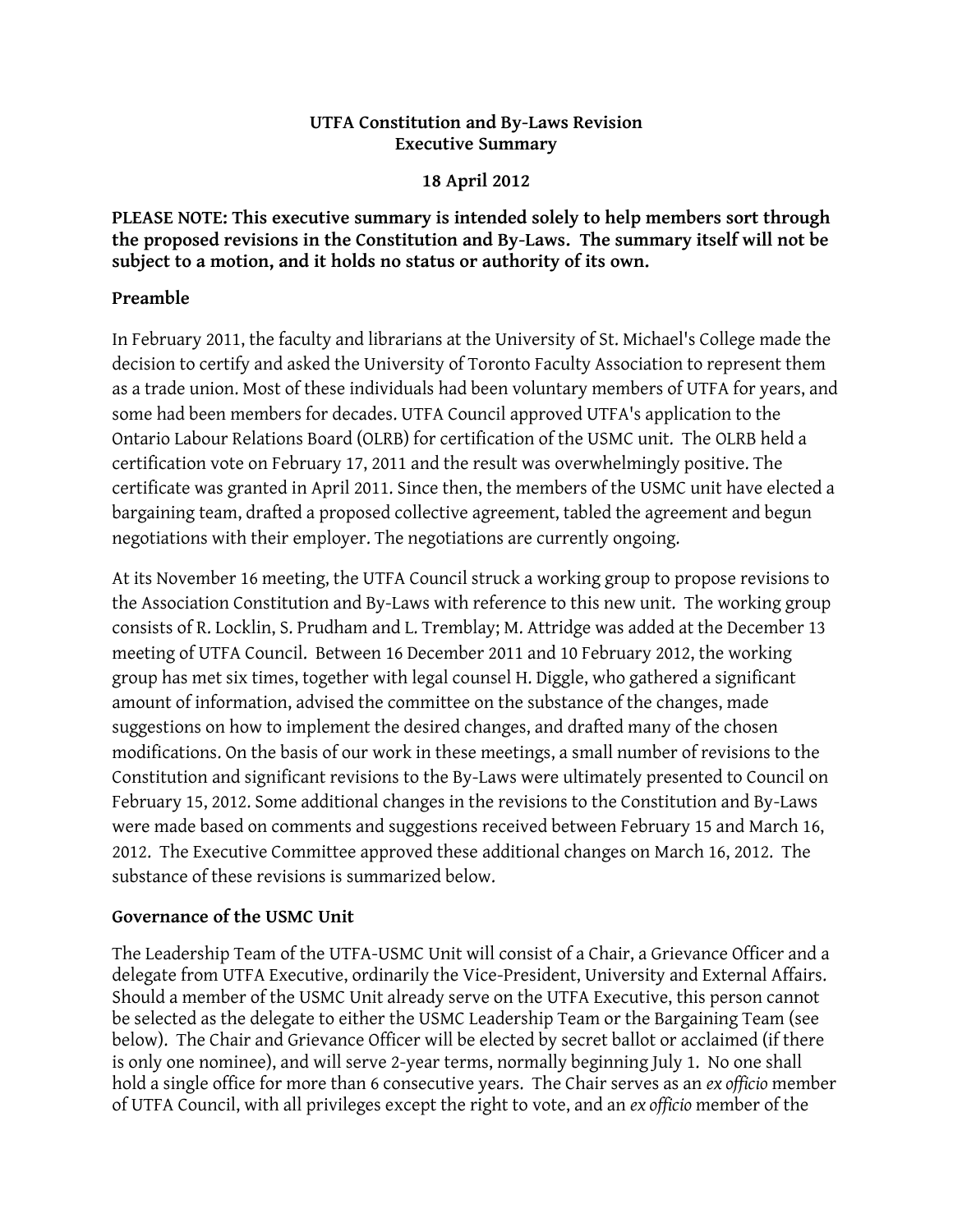University and External Affairs Committee. S/he will keep the USMC members apprised of Association matters and other relevant issues. The Grievance Officer maintains case files and seeks remedies for violations of the UTFA-USMC Collective agreement under the direction of the UTFA Vice-President, Grievances, who retains final authority for significant decisions. The Grievance Officer will serve as an *ex officio* member of the Grievance Committee. Release time for these positions will be negotiated with the Collegium of the University of St. Michael's College (Const. 4.10; By-Laws 6.1-2, 11.3, 18.2-8, 18.12).

The USMC Unit will meet at least once a year for elections and other business, usually in the spring. Members of this unit will be represented at UTFA Council by the councilor whose constituency includes Saint Michael's College. They may have a different mil rate than other members of the Association (By-Laws 14.2, 18.4, 18.10).

Should the UTFA Executive Committee determine that the UTFA-USMC Leadership Team is acting in a way that is detrimental to the unit or the wider Association, it will have the right to suspend or remove members of this Team and appoint a Supervisor. Such a decision will ordinarily require 10 days' notice and the opportunity for the Leadership Team member(s) to respond verbally or in writing, and the extraordinary measures will not ordinarily last longer than one year. Where the situation warrants it, the President may also proceed independently, subject to confirmation or reversal by the Executive Committee. Such actions will be exercised only in extraordinary circumstances, after attempts to resolve the situation collegially, and they can be appealed to Council (By-Laws 18.16-21).

# **Bargaining**

At the beginning of each round of collective bargaining with the Collegium of the University of St. Michael's College, a bargaining team will be formed, including one or more members elected from the USMC Unit and a delegate appointed from the UTFA Executive, normally the Vice-President, University and External Affairs. This delegate will be responsible for keeping the Executive Committee and UTFA Council informed about the progress of negotiations. The bargaining team, once formed, will elect one of its members as Chief Negotiator (By-Laws 7.6, 18.11).

When the bargaining team reaches a proposed collective agreement with the Collegium, the UTFA Executive Committee will review the agreement, make it available to Council members for comment, and decide whether to reject it or send it to the USMC Unit members for a ratification vote. Rejection of a proposed agreement will be very unusual (By-Laws 2.5, 18.13).

In the event that negotiations break down, the Executive Committee can seek authorization from the USMC unit members to commence a strike action or other sanctions against the Collegium of the University of St. Michael's College. Quorum for the vote is two-thirds of the unit; a simple majority of votes in a secret ballot is required to take the strike action or other sanctions. UTFA will join the CAUT Defence Fund for the USMC unit members and may authorize strike pay in addition to that provided by the Fund (By-Laws 18.14-15).